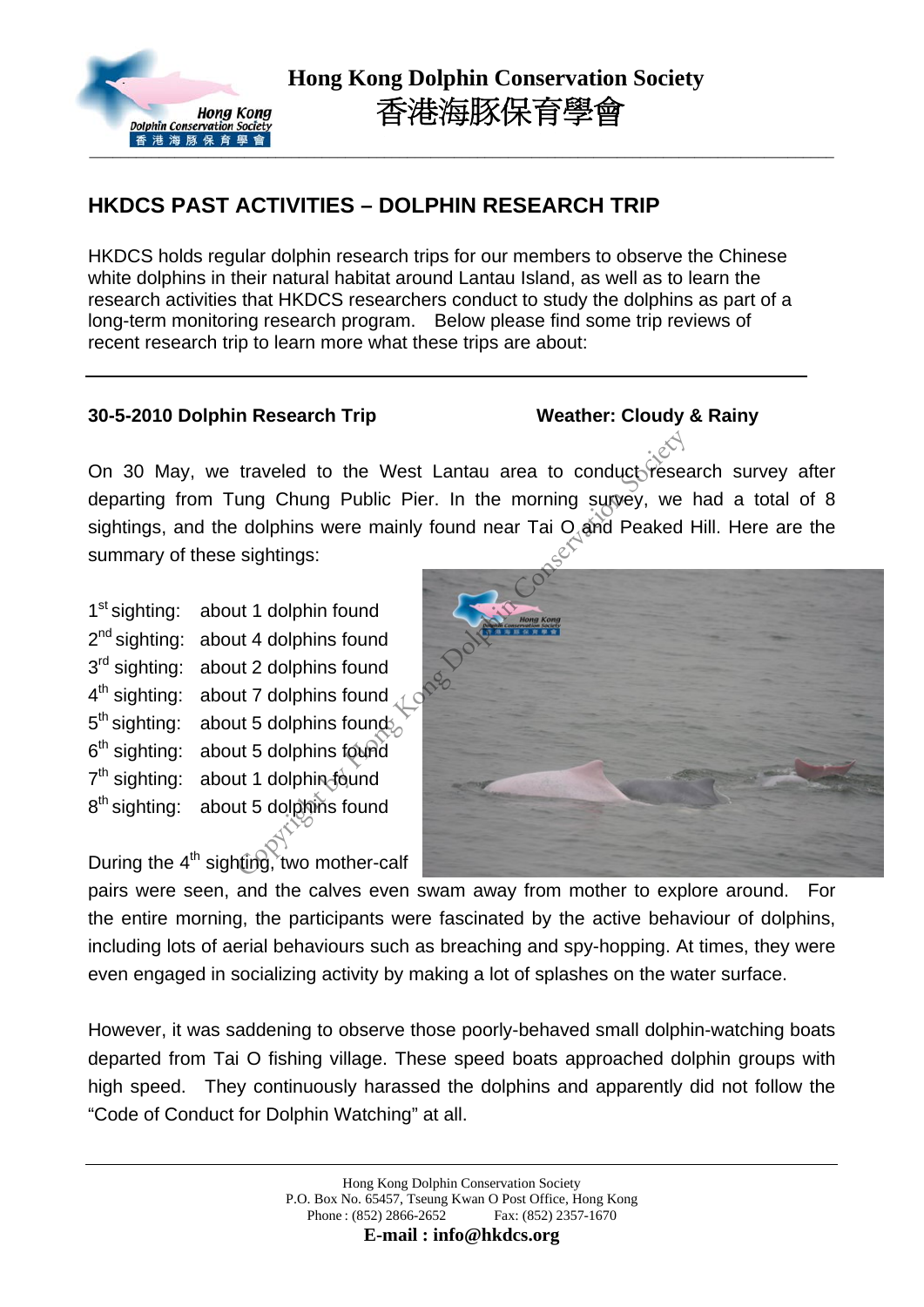

# **Hong Kong Dolphin Conservation Society** 香港海豚保育學會



Till noon, the weather became unstable, forcing the research team to suspend the dolphin survey temporarily for a few times. At about 2 p.m., the team continued the research survey Northwest Lantau. And at the end of the trip, a sighting of two dolphins was made near the northeast corner of the airport platform, capping the trip with an exclamation mark.

### **13-3-2010 Dolphin Research Trip Weather: Partly cloudy and misty**

The first Dolphin Boat Trip of Hong Kong Dolphin Conservation Society (HKDCS) in 2010 was successfully held on March 13<sup>th</sup>. On that day, around 30 participants, including some new members, gathered at Tung Chung to embark on a much-anticipated journey.

At around 10 am., the research boat cruised to West Lantau to conduct the survey for the morning. Before the survey, Dr. Samuel Hung, the chairman of HKDCS, provided an informative speech to welcome all participants and introduce the basic biology of Chinese White Dolphin. Copyright by Copyright by Conservation Society<br>
The Research Trip<br>
Boat Trip of Hong Kong Dolphin Conservation Society<br>
Held on March 13<sup>th</sup>. On that day, around 30 participant:<br>
thered at Tung Chung to embark on a much-an

The research survey started at around 10:30 am, and a total of five dolphin groups were sighted, with the summary of these sightings as follow:

1<sup>st</sup> sighting: group of 14 dolphins 2<sup>nd</sup> sighting: group of 7 dolphins 3<sup>rd</sup> sighting: a lone dolphin 4<sup>th</sup> sighting: group of 23 dolphins  $5<sup>th</sup>$  sighting: a pair of dolphins



Hong Kong Dolphin Conservation Society P.O. Box No. 65457, Tseung Kwan O Post Office, Hong Kong Phone : (852) 2866-2652 Fax: (852) 2357-1670

**E-mail : info@hkdcs.org**